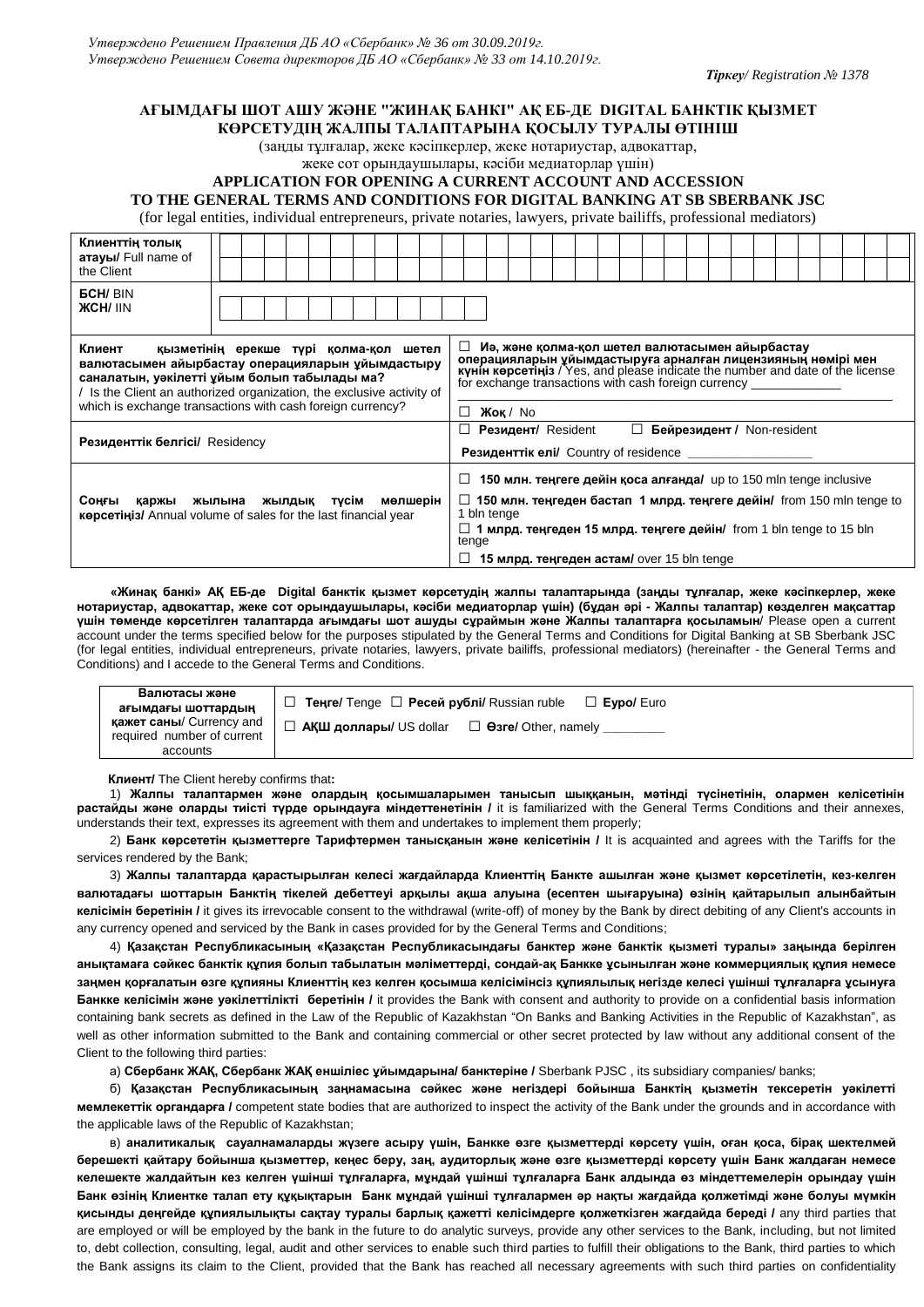compliance in that reasonable degree which is acceptable and achievable in every case.

5) **Банктің Қазақстан Республикасының қолданыстағы заңнамасының ережелеріне сәйкес Банкке берілетін дербес деректерді жинауына және ӛңдеуіне жеке тұлғалардың (ӛз қызметкерлерінің, акционерлерінің, қатысушыларының, бенефициарлық меншік иелерінің және Клиент дербес деректерін Банкке беретін ӛзге тұлғалардың) барлық қажетті тиісті түрде рәсімделген келісімдеріне ие екенін /** it possesses all necessary duly executed consent of individuals (own employees, shareholders, participants, beneficial owners and other persons whose personal data are provided by the Client to the Bank) for the collection and processing of their personal data transmitted to the Bank in accordance with the provisions of the current laws of the Republic of Kazakhstan;

6) **Клиенттің оның уәкілетті ӛкілі қол қойған (соның ішінде электрондық-цифрлық қолтаңбаны пайдалана отырып) Ағымдағы шот ашу және "Жинақ банкі" АҚ ЕБ-де Digital банктік қызмет кӛрсетудің жалпы талаптарына қосылу туралы осы ӛтінішті (бұдан әрі - Ӛтініш) беруі және Банктің берілген Ӛтінішті акцепттеуі арқылы Жалпы талаптарға қосылған сәтте Клиент жалпы талаптарды қабылдайтынын, ал Digital қызметтер Шарты Банк пен Клиент арасында жасалатынын растайды /** The General Terms and Conditions are accepted by the Client, and the Digital Service Agreement is concluded between the Bank and the Client at the time the Client accedes to the General Terms and Conditions as a whole by submitting this Application for opening a current account and accession to the General Terms and Conditions for Digital Banking at SB Sberbank JSC (hereinafter the Application) signed by an authorized person of the Client (including using an electronic digital signature) and acceptance by the Bank of this Application.

 **Кілт тасушы - USB-кілтті (eToken): \_\_\_\_\_\_\_ данада, соның ішінде келесі уәкілеттіліктермен беруді сұраймын** *(қажет болмаған жағдайда толтырылмайды)*/ Please provide a key carrier being the USB key (eToken) in the amount of: \_\_\_\_\_\_\_ pieces, including with the following powers *(not filled in if there is no need)*:

| N <sub>2</sub> | eToken өкілеттіктерінің түрі / eToken authority type                                                                   | eToken саны/<br>eToken number |
|----------------|------------------------------------------------------------------------------------------------------------------------|-------------------------------|
|                | Құжаттарға қол қою өкілеттігі болмағанда, соның ішінде/ With<br>the lack of authority to sign documents, out of which: |                               |
|                | құжаттарды қарау/ view of documents                                                                                    |                               |
|                | құжаттарды қарау және жасау/<br>view and creation of documents                                                         |                               |
| 2              | Құжаттарға қол қою құқығымен, соның ішінде/<br>With the right to sign documents, out of which:                         |                               |
|                | бірінші қол қою құқығымен/ with the right of first signature                                                           |                               |
|                | екінші қол қою құқығымен/ with the right of second signature                                                           |                               |
|                | жалғыз қолды қою құқығымен/ with the sole signature right                                                              |                               |

**Басшы/** Head (authorized person)

 *(лауазымы, тегі, әкесінің аты/ Last name, first name and patronymic (if any)) (қолы/ signature)*

**\_\_\_\_\_\_\_\_\_\_\_\_\_\_\_\_\_\_\_\_\_\_\_\_\_\_\_\_\_\_\_\_\_\_\_\_\_\_\_\_\_\_\_\_\_\_\_\_\_\_\_\_\_\_\_\_\_\_\_\_\_\_\_\_\_\_\_\_\_\_\_\_\_\_\_\_\_\_\_\_\_\_\_\_\_\_\_\_\_\_\_\_\_\_\_\_\_\_\_\_**

**негізінде әрекет етуші**/ *acting on the basis of \_\_\_\_\_\_\_\_\_\_\_\_\_\_\_\_\_\_\_\_\_\_\_\_\_\_\_\_\_\_\_\_\_\_\_\_\_\_\_\_\_\_\_\_\_\_\_\_\_\_\_\_\_\_\_\_\_\_\_\_\_\_\_\_\_*

 *(құжаттың (Жарғы/Сенімхат) аты / name of the document (Articles of Association / Power of Attorney)*

**М.О./** L.S. (**болған кезде**/if any)

**Клиенттің мекенжайы /** The Client's address \_\_\_\_\_\_\_\_\_\_\_\_\_\_\_\_\_\_\_\_\_\_\_\_\_\_\_\_\_\_\_\_\_\_\_\_\_\_\_\_\_\_\_\_\_\_\_\_\_\_\_\_\_\_\_\_\_\_\_\_\_\_

**Клиенттің байланыс телефоны**/ The Client's phone number \_\_\_\_\_\_\_\_\_\_\_\_\_\_\_\_\_\_\_\_\_\_\_\_\_\_\_\_\_\_\_\_\_\_\_\_\_\_\_\_\_\_\_\_\_\_\_\_\_

«\_\_\_\_\_» \_\_\_\_\_\_\_\_\_\_\_\_\_\_\_\_\_\_\_\_\_\_\_\_\_\_\_20\_\_ .